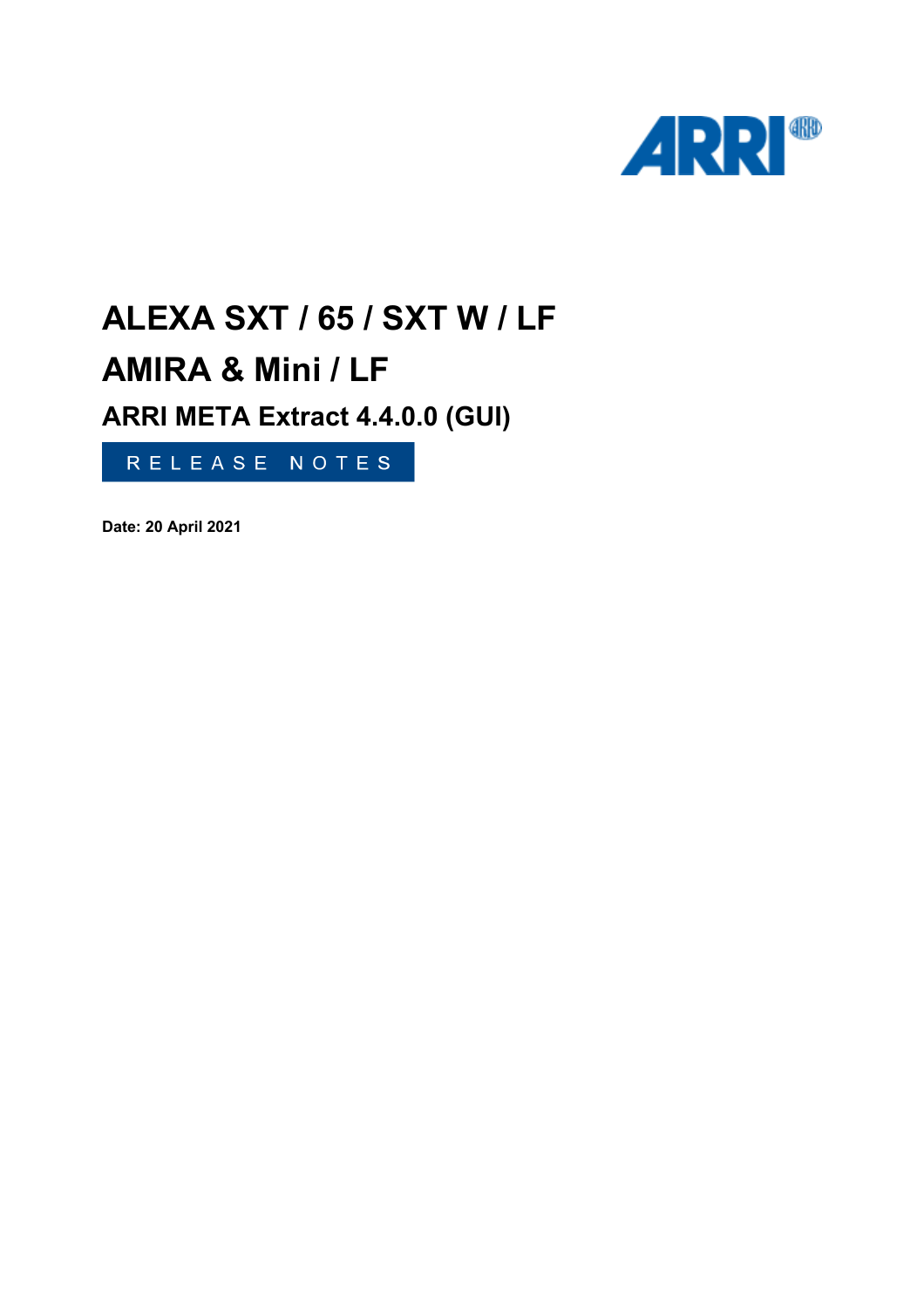# **Table of Content**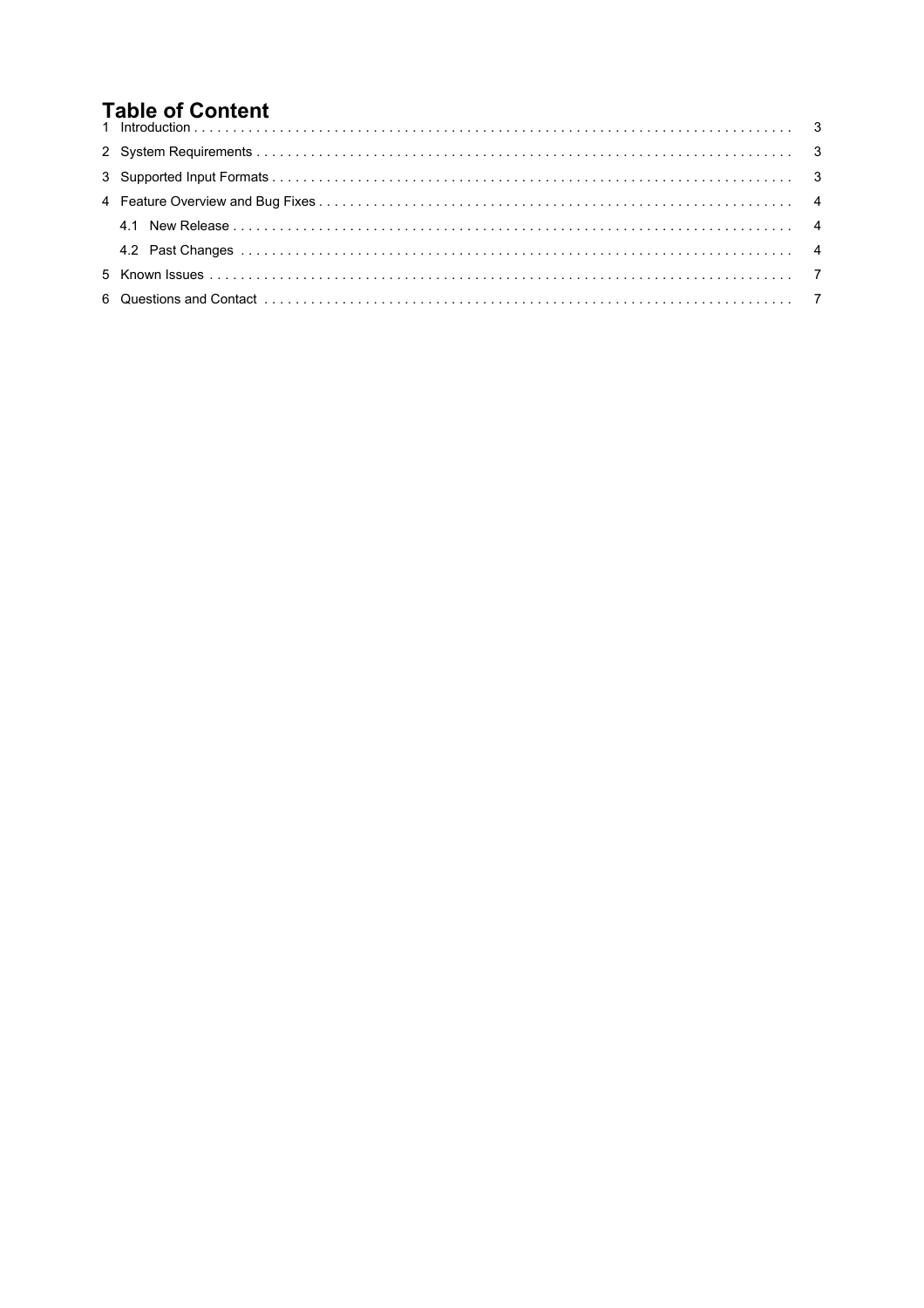### <span id="page-2-0"></span>**1 Introduction**

ARRI META Extract (AME) 4.1.0 is a utility to retrieve the static and dynamic camera metadata from ALEXA Mini LF Sup 7.0, ALEXA LF SUP 4.0, ALEXA SXT 2.0, ALEXA 6,5 SUP 2.0, ALEXA Mini SUP 6.1 and AMIRA SUP 6.1

### **2 System Requirements**

**Mac Systems:**

- OS X 10.11
- OS X 10.12
- OS X 10.13
- OS X 10.14
- $\bullet$  OS X 10.15

#### **PC Systems:**

64 bit Windows 10

#### **Linux Systems:**

64 bit Ubuntu 18.04.2

## **3 Supported Input Formats**

- ALEXA QuickTime/ProRes ALEXA MXF/DNxHD
- ALEXA & ALEXA 65 ARRIRAW
- DPX files rendered with ARRIRAW Converter 3.x and higher AMIRA QuickTime/ProRes
- ALEXA Mini QuickTime/ProRes
- Open EXR files renderd with ARRIRAW Converter 3.x and higher ProRes files renderd with ARRIRAW Converter 3.x and higher
- .arx Codex HDE (High Density Encoding) format
- ALEXA Mini LF MXF/ARRIRAW
- ALEXA Mini LF MXF/ProRes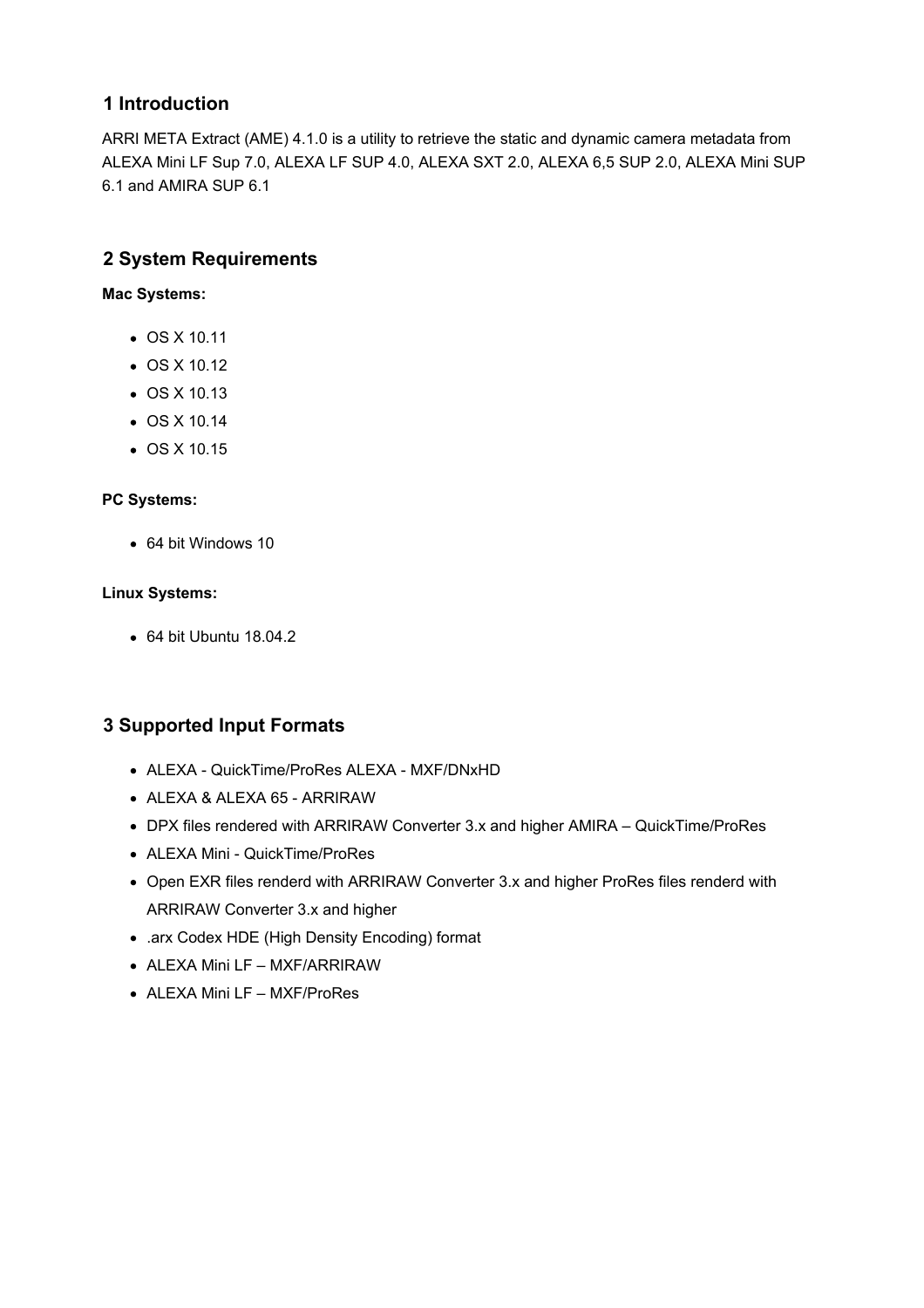# <span id="page-3-0"></span>**4 Feature Overview and Bug Fixes**

#### **4.1 New Release**

| 4.4<br>• Support of all new ALEXA Mini LF MXF/ARRIRAW<br>recording<br>formats:<br>$\bullet$ 3.4K S35 3:2 - 3.4K<br>• Extraction and display of new lens metadata for lens<br>converter e.g. Signature Zoom Extender 1.7x<br>• Model Name<br>• Serial Number<br>• Physical Length<br>• Light Loss Factor<br>• Focal Length Multiplier |  |
|--------------------------------------------------------------------------------------------------------------------------------------------------------------------------------------------------------------------------------------------------------------------------------------------------------------------------------------|--|

## **4.2 Past Changes**

|       | Version Changes                                                                                 | <b>Bug fixes</b>  |
|-------|-------------------------------------------------------------------------------------------------|-------------------|
| 4.2   | Extracting additional metadata for ALEXA Mini (LF) and AMIRA cameras (ColorOrder,<br>Sharpness) | Several bug fixes |
| 4.1   | Support of all new ALEXA Mini LF MXF/ARRIRAW recording formats:                                 | Several bug fixes |
|       | • ALEXA Mini LF Open Gate: 4.5K MXF/ARRIRAW                                                     |                   |
|       | • ALEXA Mini LF 16:9: UHD MXF/ARRIRAW                                                           |                   |
|       | • ALEXA Mini LF 2.39:1: 4.5K MXF/ARRIRAW                                                        |                   |
|       | Support of all new ALEXA Mini LF MXF/ProRes recording formats:                                  |                   |
|       | • ALEXA Mini LF Open Gate: 4.5K MXF/ProRes                                                      |                   |
|       | • ALEXA Mini LF 2.39:1: 4.5K MXF/ProRes                                                         |                   |
|       | • ALEXA Mini LF 16:9: UHD, 2K and HD MXF/ProRes                                                 |                   |
| 4.0.0 | • Creation of 3D LUT formats with OpenColorIO (OCIO) No further Python                          | • Drop Frame      |
|       | dependencies. Supported 3DLUT Formats with OCIO: - Iridas                                       | Time Code.        |
|       | • Metadata extraction for CODEX HDE format (High Density Encoding) Checks                       | • Automatically   |
|       | HDE packed .arx data with CRC checksum.                                                         | detection of      |
|       | • New output format XMP. The AME GUI version can be used to extract                             | Drop Frame        |
|       | metadata in XMP xml format                                                                      | TC and Non        |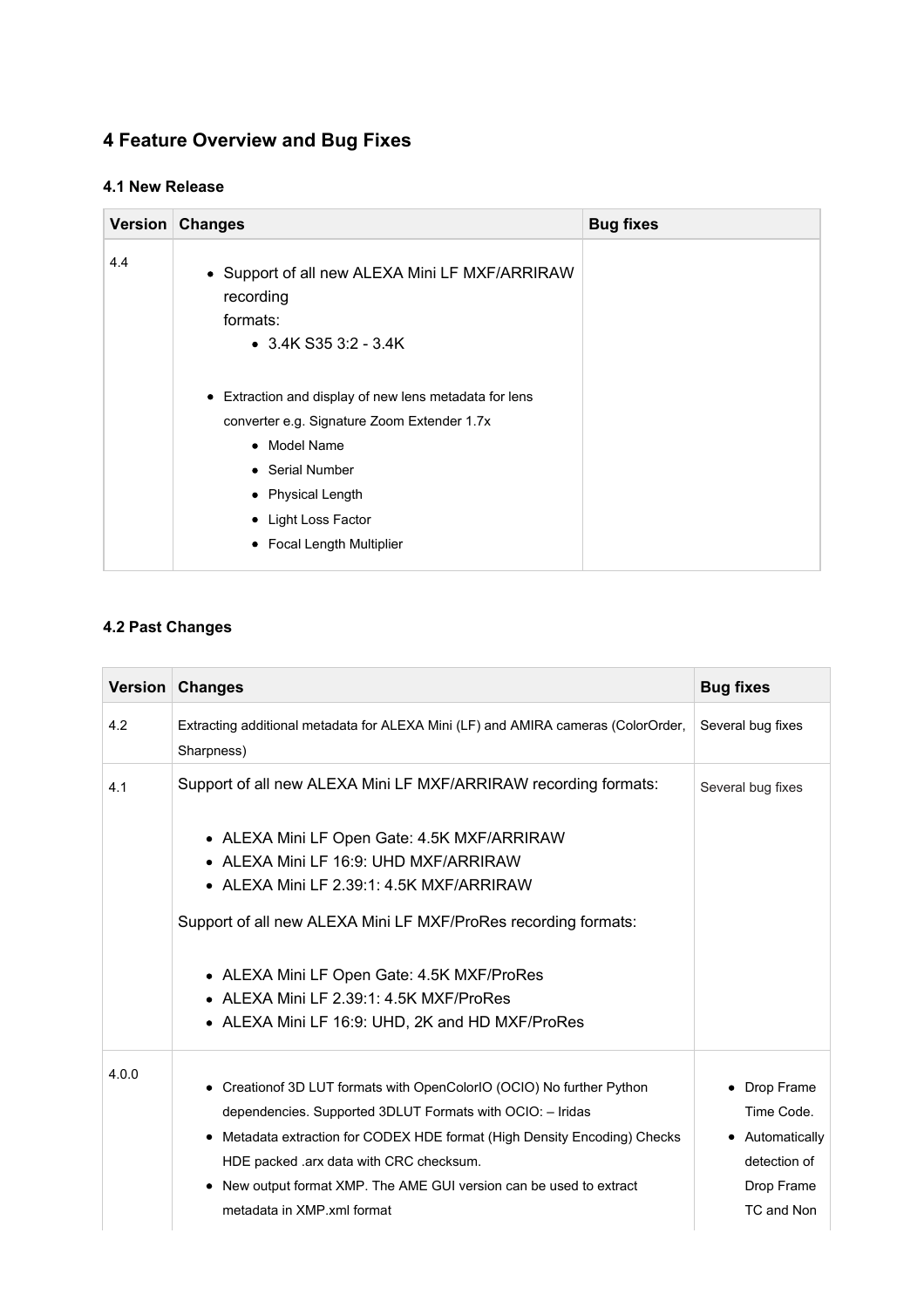|       |                                                                                                                                                                                                                                                                                                                                                                                                                                                                                                                                                                                                                                                                                                                                                                                                                                                                                                                                                                                                                                                                                                                                                                                                                                                                                                                                                       | Drop Frame<br>TC. |
|-------|-------------------------------------------------------------------------------------------------------------------------------------------------------------------------------------------------------------------------------------------------------------------------------------------------------------------------------------------------------------------------------------------------------------------------------------------------------------------------------------------------------------------------------------------------------------------------------------------------------------------------------------------------------------------------------------------------------------------------------------------------------------------------------------------------------------------------------------------------------------------------------------------------------------------------------------------------------------------------------------------------------------------------------------------------------------------------------------------------------------------------------------------------------------------------------------------------------------------------------------------------------------------------------------------------------------------------------------------------------|-------------------|
| 3.4.5 | • Support of new input file formats<br>• ARRIRAW 16by9 3.2 files recorded with ALEXA SXT SUP 1.0.<br>Extracting ARRI Look File 2 (ALF-2)<br>• The new ALF-2 Look file format (3D LUT with CDL grading values)<br>can be extracted from ALEXA SXT ARRIRAW and ProRes files as<br>.aml look file.<br>• New metadata fields for ALEXA Mini files.<br>• Noise Reduction Mode (NRI03) in SXT ARRIRAW<br>clips<br>• Noise Reduction Strength (NRI04) in SXT ARRIRAW<br>clips<br>• Noise Reduction applied (NRI05) in SXT ARRIRAW<br>and ProRes clips                                                                                                                                                                                                                                                                                                                                                                                                                                                                                                                                                                                                                                                                                                                                                                                                        | Several bug fixes |
| 3.4.0 | • Support of new input file formats :<br>• MXF/ARRIRAW files recorded with ALEXA Mini SUP<br>4.0 and higher<br>• ProRes files rendered with ARRIRAW Converter 3.4<br>and higher<br>• Open EXR files rendered with ARRIRAW Converter<br>3.4 and higher. OpenEXR files and ProRes clips<br>rendered with ARC GUI or CMD version 3.4<br>containing the original ARRIRAW camera metadata<br>information as well as ALF-2 Look information.<br>• Extracting ARRI Look File 2 (ALF-2): The new ALF-2 Look file<br>format (3D LUT with CDL grading values) can be extracted from<br>ALEXA Mini ProRes and MXF/ARRIRAW files and AMIRA ProRes<br>files as .aml look file.<br>• Extracting of audio wave files from MXF/ARRIRAW clips with audio<br>tracks<br>• New metadata fields for ALEXA Mini files:<br>• Recorder Type (CDI30) only for MXF/ARRIRAW clips<br>• Active Image Left offset (IDI06-1)<br>• Active Image Top offset (IDI06-2)<br>• Active Image Width (IDI06-3)<br>• Active Image Height (IDI06-4)<br>• Full Image Width (IDI07-3)<br>• Full Image Height (IDI07-4)<br>• Lens Squeeze (ICI18)<br>• Look Modified (ICI38-3)<br>• Look Target Color Space (ICI34-10)<br>• ND Filter Type (LDI07-1)<br>• Frame Line File 1 (FLI03)<br>• Frame Line Rectangle Frame Line 1A (FLI05) struct<br>• Frame Line Rectangle Frame Line 1B (FLI06) struct | Several bug fixes |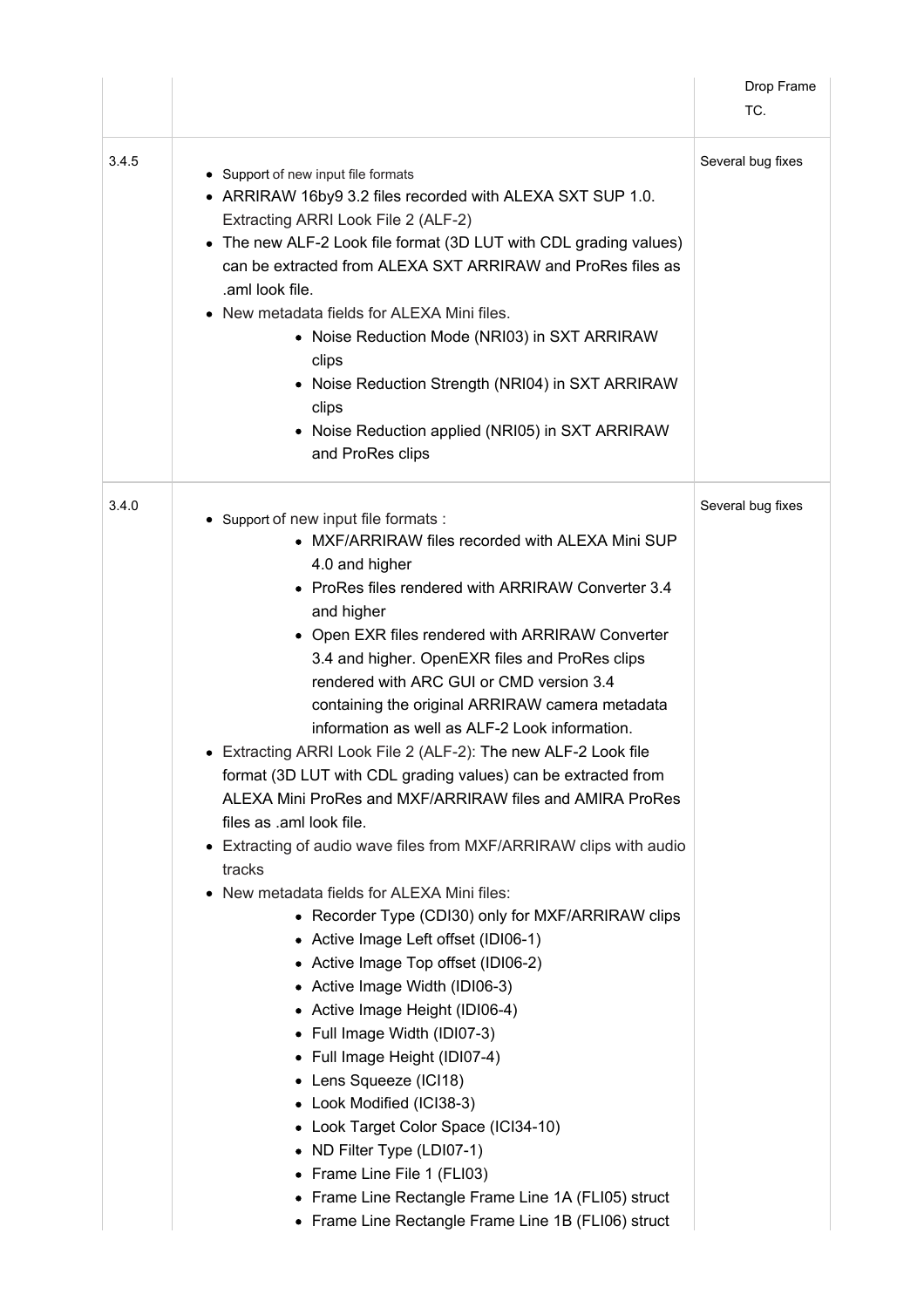|       | • Frame Line Rectangle Frame Line 1C (FLI07) struct                                                                                                                                                                                                                                                                                                                                                                                                                                                                                                |                   |
|-------|----------------------------------------------------------------------------------------------------------------------------------------------------------------------------------------------------------------------------------------------------------------------------------------------------------------------------------------------------------------------------------------------------------------------------------------------------------------------------------------------------------------------------------------------------|-------------------|
| 3.3.0 | • New metadata fields for ALEXA image data checksum: When CRC<br>Check bottom is ticked the checksum will be verified during the<br>metadata extraction. Image Data CRC = OK > A checksum is<br>available (only in SUP 11 with ALEXA XT) and verification was                                                                                                                                                                                                                                                                                      | Several bug fixes |
|       | successful.<br>• Image Data Checksum (ICI42)<br>• Image Data CRC (ICI43)<br>• New metadata fields for ALEXA Frame Lines: In SUP 11 is it<br>possible to store the metadata from up to 6 frame lines in the file<br>header of ARRIRAW, QT and MXF ALEXA files. As frame line can<br>be used the camera internal frame lines (ARRI 1.33 / ARRI<br>) or the frame line .xml files from the new ARRI Frame Line<br>1.66/                                                                                                                               |                   |
|       | Composer 3. (AFLC 3)<br>http://www.arri.com/camera/alexa/tools/alexa_frameline_composer/<br>One frame line xml from the AFLC 3 can keep up to three different<br>frame line aspect ratios (Format A/B/C). When the xml file is loaded<br>into the ALEXA camera as Frame Line 1 (FLI03) it creates Frame<br>Line 1A/1B/1C and loaded as Frame Line 2 (FLI04) it creates<br>Frame Line 2A/2B/2C. In the Frame Line Type (FLI05-1) the Frame<br>Line 1A (FLI05) is tagged as "Master" Frame Line.<br>• Version (FLI02)<br>• Frame Line File 1 (FLI03) |                   |
|       | • Frame Line File 2 (FLI0A)<br>• Frame Line Rectangle Frame Line 1A (FLI05) struct<br>• Frame Line Rectangle Frame Line 1B (FLI06) struct<br>• Frame Line Rectangle Frame Line 1C (FLI07) struct<br>• Frame Line Rectangle Frame Line 2A (FLI08) struct<br>• Frame Line Rectangle Frame Line 2B (FLI09) struct<br>• Frame Line Rectangle Frame Line 2C (FLI20) struct<br>Struct for every Frame Line rectangle:<br>• Frame Line 1A Type (FLI05-1) struct for<br>1A/1B/1C/2A/2B/2C                                                                  |                   |
|       | • Frame Line 1A Name (FLI05-2) struct for<br>1A/1B/1C/2A/2B/2C<br>• Frame Line 1A Left (FLI05-3) struct for<br>1A/1B/1C/2A/2B/2C<br>• Frame Line 1A Top (FLI05-4) struct for<br>1A/1B/1C/2A/2B/2C<br>• Frame Line 1A Width (FLI05-5) struct for<br>1A/1B/1C/2A/2B/2C<br>• Frame Line 1A Height (FLI05-6) struct for<br>1A/1B/1C/2A/2B/2C                                                                                                                                                                                                           |                   |
|       | • New metadata fields for AMIRA UTC offset and DST (day light<br>saving time): The camera System Image Time is UTC ± UTC offset<br>$(-12:00h to +14:00h) + DST (+1:00h)$                                                                                                                                                                                                                                                                                                                                                                           |                   |